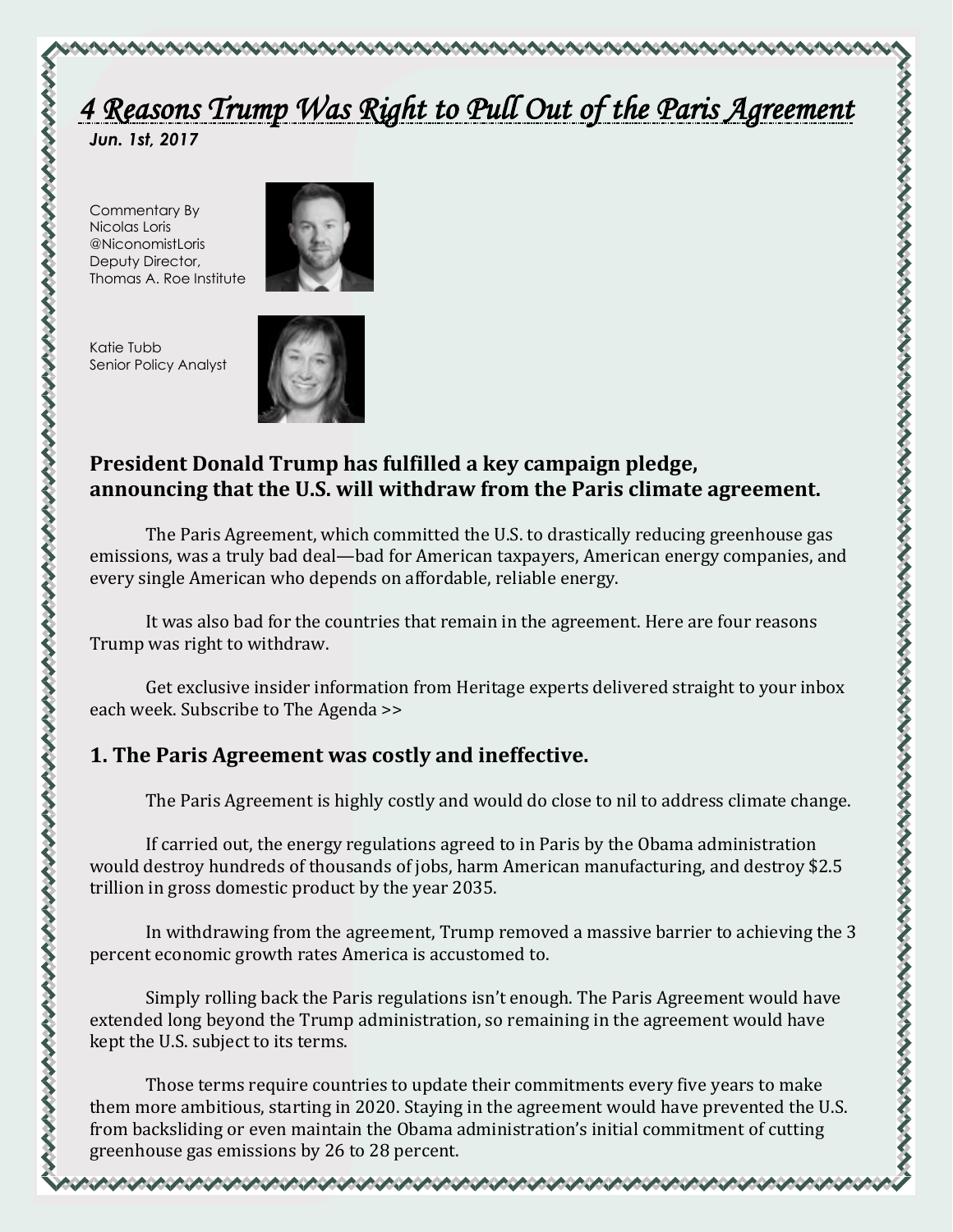The Obama administration made clear in its commitment that these cuts were only incremental, leading up to an eventual 80 percent cut in the future.

In terms of climate benefits produced by Paris, there are practically none.

Even if every country met its commitments—a big "if" considering China has already underreported its carbon dioxide emissions, and there are no repercussions for failing to meet the pledges—the changes in the earth's temperature would be almost undetectable.

#### **2. The agreement wasted taxpayer money.**

In climate negotiations leading up to the Paris conference, participants called for a Green Climate Fund that would collect \$100 billion per year by 2020.

The goal of this fund would be to subsidize green energy and pay for other climate adaptation and mitigation programs in poorer nations—and to get buy-in (literally) from those poorer nations for the final Paris Agreement.

The Obama administration ended up shipping \$1 billion in taxpayer dollars to this fund without authorization from Congress.

Some of the top recipients of these government-funded climate programs have in the past been some of the most corrupt, which means corrupt governments collect the funds, not those who actually need it.

No amount of transparency negotiated in the Paris Agreement is going to change this.

Free enterprise, the rule of law, and private property are the key ingredients for prosperity. These are the principles that actually will help people in developing countries prepare for and cope with a changing climate and natural disasters, whether or not they are caused by man-made greenhouse gas emissions.

## **3. Withdrawal is a demonstration of leadership.**

The media is making a big to-do about the fact that the only countries not participating in the Paris Agreement are Syria and Nicaragua.

But that doesn't change the fact that it's still a bad deal. Misery loves company, including North Korea and Iran, who are signatories of the deal.

Some have argued that it is an embarrassment for the U.S. to cede leadership on global warming to countries like China. But to draw a moral equivalency between the U.S. and China on this issue is absurd.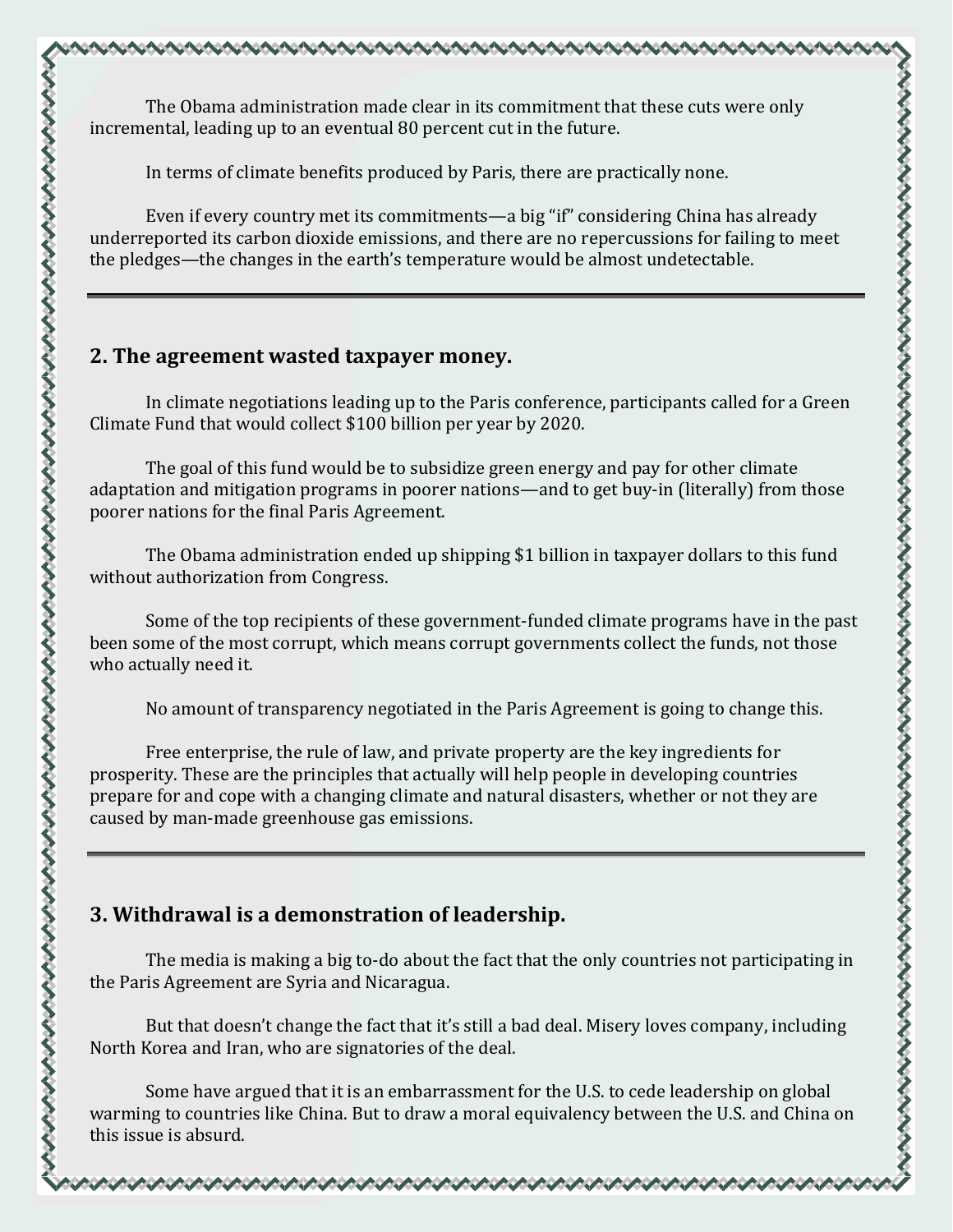China has serious air quality issues (not from carbon dioxide), and Beijing has repeatedly falsified its coal consumption and air monitoring data, even as it participated in the Paris Agreement. There is no environmental comparison between the U.S. and China.

Other countries have a multitude of security, economic, and diplomatic reasons to work with America to address issues of mutual concern. Withdrawal from the agreement will not change that.

Certainly, withdrawing from the Paris Agreement will be met with consternation from foreign leaders, as was the case when the U.S. withdrew from the Kyoto Protocol.

However, it could very well help future negotiations if other governments know that the U.S. is willing and able to resist diplomatic pressure in order to protect American interests.

### **4. Withdrawal is good for American energy competitiveness.**

Some proponents of the Paris Agreement are saying that withdrawing presents a missed opportunity for energy companies. Others are saying that it doesn't matter what Trump does because the momentum of green energy is too strong.

Neither argument is a compelling case for remaining in the agreement.

Whether it is conventional fuel companies or renewable ones, the best way for American energy companies to be competitive is to be innovative and competitive in the marketplace, not build their business models around international agreements.

There is nothing about leaving the agreement that prevents Americans from continuing to invest in new energy technologies.

The market for energy is \$6 trillion and projected to grow by a third by 2040. Roughly 1.3 billion people do not yet have access to electricity, let alone reliable, affordable energy.

That's a big market incentive for the private sector to pursue the next energy technology without the aid of taxpayer money.

The U.S. federal government and the international community should stop using other peoples' money to subsidize energy technologies and while regulating affordable, reliable energy sources out of existence.

The Paris Agreement was the open door for future U.S. administrations to regulate and spend hundreds of millions of dollars on international climate programs, just as the Obama administration did without any input from Congress.

Now, that door has thankfully been shut.